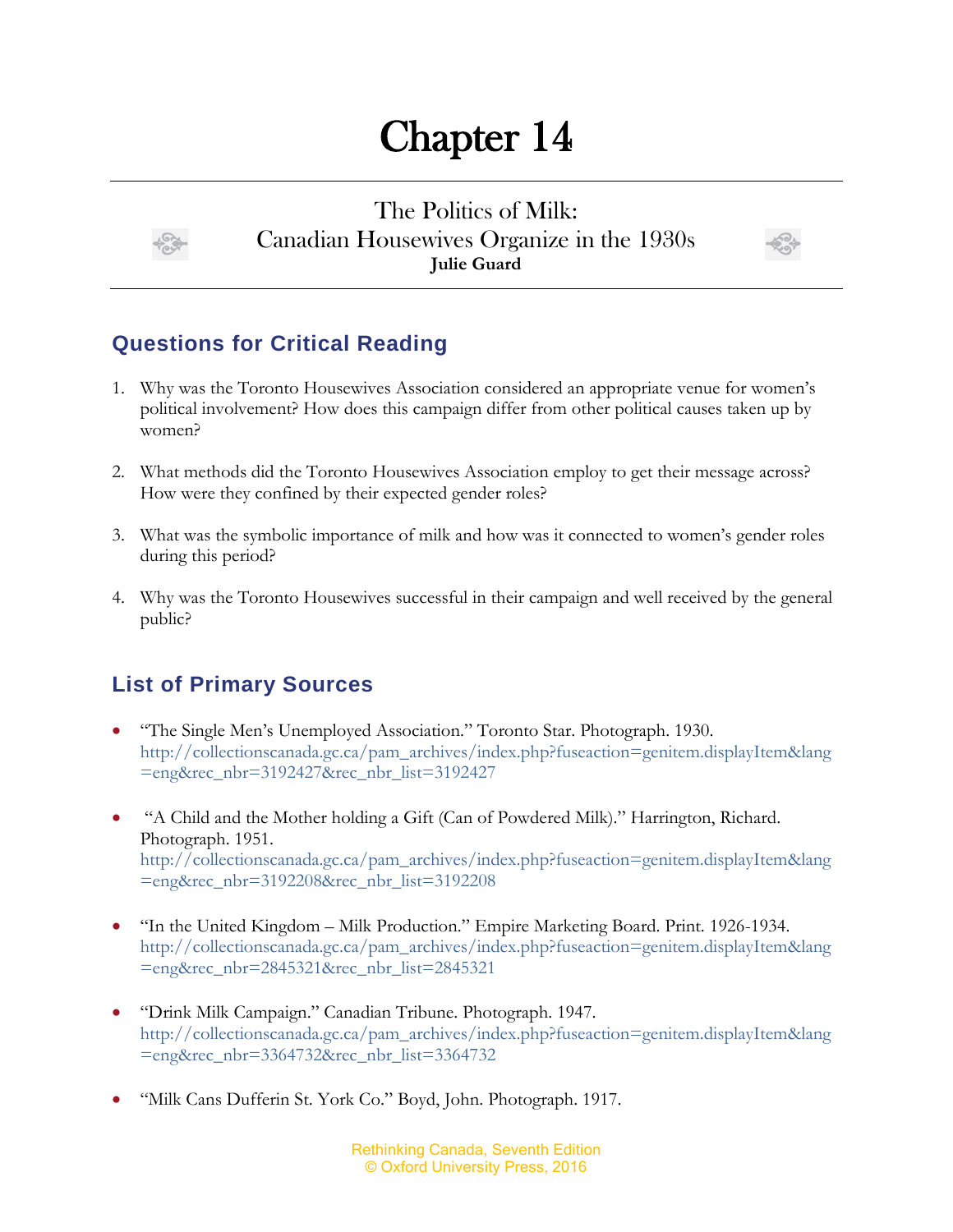[http://collectionscanada.gc.ca/pam\\_archives/index.php?fuseaction=genitem.displayItem&lang](http://collectionscanada.gc.ca/pam_archives/index.php?fuseaction=genitem.displayItem&lang=eng&rec_nbr=3370857&rec_nbr_list=3370857) [=eng&rec\\_nbr=3370857&rec\\_nbr\\_list=3370857](http://collectionscanada.gc.ca/pam_archives/index.php?fuseaction=genitem.displayItem&lang=eng&rec_nbr=3370857&rec_nbr_list=3370857)

- "Canadian Milk Products Co., Belmont, Ont." Bolton, W.J. Photograph. 1923-1924. [http://collectionscanada.gc.ca/pam\\_archives/index.php?fuseaction=genitem.displayItem&lang](http://collectionscanada.gc.ca/pam_archives/index.php?fuseaction=genitem.displayItem&lang=eng&rec_nbr=3309537&rec_nbr_list=3309537) [=eng&rec\\_nbr=3309537&rec\\_nbr\\_list=3309537](http://collectionscanada.gc.ca/pam_archives/index.php?fuseaction=genitem.displayItem&lang=eng&rec_nbr=3309537&rec_nbr_list=3309537)
- "Woman Drinking a Glass of Milk." Finn, Eugene. Photograph. 1924. [http://collectionscanada.gc.ca/pam\\_archives/index.php?fuseaction=genitem.displayItem&lang](http://collectionscanada.gc.ca/pam_archives/index.php?fuseaction=genitem.displayItem&lang=eng&rec_nbr=3525475&rec_nbr_list=3525475) [=eng&rec\\_nbr=3525475&rec\\_nbr\\_list=3525475](http://collectionscanada.gc.ca/pam_archives/index.php?fuseaction=genitem.displayItem&lang=eng&rec_nbr=3525475&rec_nbr_list=3525475)
- "Price Campaign… Leave Union Station." Canadian Tribune. Photograph. 1947. [http://collectionscanada.gc.ca/pam\\_archives/index.php?fuseaction=genitem.displayItem&lang](http://collectionscanada.gc.ca/pam_archives/index.php?fuseaction=genitem.displayItem&lang=eng&rec_nbr=3364735&rec_nbr_list=3364735) [=eng&rec\\_nbr=3364735&rec\\_nbr\\_list=3364735](http://collectionscanada.gc.ca/pam_archives/index.php?fuseaction=genitem.displayItem&lang=eng&rec_nbr=3364735&rec_nbr_list=3364735)
- "Price Campaign… Preparing Rolling Pins." Canadian Tribune. Photograph. 1947 [http://collectionscanada.gc.ca/pam\\_archives/index.php?fuseaction=genitem.displayItem&lang](http://collectionscanada.gc.ca/pam_archives/index.php?fuseaction=genitem.displayItem&lang=eng&rec_nbr=3364730&rec_nbr_list=3364730) [=eng&rec\\_nbr=3364730&rec\\_nbr\\_list=3364730](http://collectionscanada.gc.ca/pam_archives/index.php?fuseaction=genitem.displayItem&lang=eng&rec_nbr=3364730&rec_nbr_list=3364730)
- "Milk Wagon on Hill, Don." Boyd, John. Photograph. 1917. [http://collectionscanada.gc.ca/pam\\_archives/index.php?fuseaction=genitem.displayItem&lang](http://collectionscanada.gc.ca/pam_archives/index.php?fuseaction=genitem.displayItem&lang=eng&rec_nbr=3382125&rec_nbr_list=3382125) [=eng&rec\\_nbr=3382125&rec\\_nbr\\_list=3382125](http://collectionscanada.gc.ca/pam_archives/index.php?fuseaction=genitem.displayItem&lang=eng&rec_nbr=3382125&rec_nbr_list=3382125)
- "Don't Take Away my Milk." Canadian Tribune. Photograph. 1947. [http://collectionscanada.gc.ca/pam\\_archives/index.php?fuseaction=genitem.displayItem&lang](http://collectionscanada.gc.ca/pam_archives/index.php?fuseaction=genitem.displayItem&lang=eng&rec_nbr=3364726&rec_nbr_list=3364726) [=eng&rec\\_nbr=3364726&rec\\_nbr\\_list=3364726](http://collectionscanada.gc.ca/pam_archives/index.php?fuseaction=genitem.displayItem&lang=eng&rec_nbr=3364726&rec_nbr_list=3364726)
- "Emergency Stations dole out Meagre Food Supplies." Photograph. 1938. [http://collectionscanada.gc.ca/pam\\_archives/index.php?fuseaction=genitem.displayItem&lang](http://collectionscanada.gc.ca/pam_archives/index.php?fuseaction=genitem.displayItem&lang=eng&rec_nbr=3194909&rec_nbr_list=3194909) [=eng&rec\\_nbr=3194909&rec\\_nbr\\_list=3194909](http://collectionscanada.gc.ca/pam_archives/index.php?fuseaction=genitem.displayItem&lang=eng&rec_nbr=3194909&rec_nbr_list=3194909)

## **Multimedia Resources**

- Canada: A Peoples History Hard Times <https://www.youtube.com/watch?v=AQdSR7RD3rU>
- Canadians Don't Know the Price of Milk [http://www.theglobeandmail.com/news/national/time-to-lead/canadians-dont-know-the-price](http://www.theglobeandmail.com/news/national/time-to-lead/canadians-dont-know-the-price-of-milk/article1315665/)[of-milk/article1315665/](http://www.theglobeandmail.com/news/national/time-to-lead/canadians-dont-know-the-price-of-milk/article1315665/)
- Got Milk? By Douglas B. Holt [www.aef.com/on\\_campus/classroom/case\\_histories/3000](http://www.aef.com/on_campus/classroom/case_histories/3000)
- Nostalgia Tripping: The Great Depression in Toronto [http://www.blogto.com/city/2010/10/nostalgia\\_tripping\\_the\\_great\\_depression\\_in\\_toronto/](http://www.blogto.com/city/2010/10/nostalgia_tripping_the_great_depression_in_toronto/)

Rethinking Canada, Seventh Edition © Oxford University Press, 2016